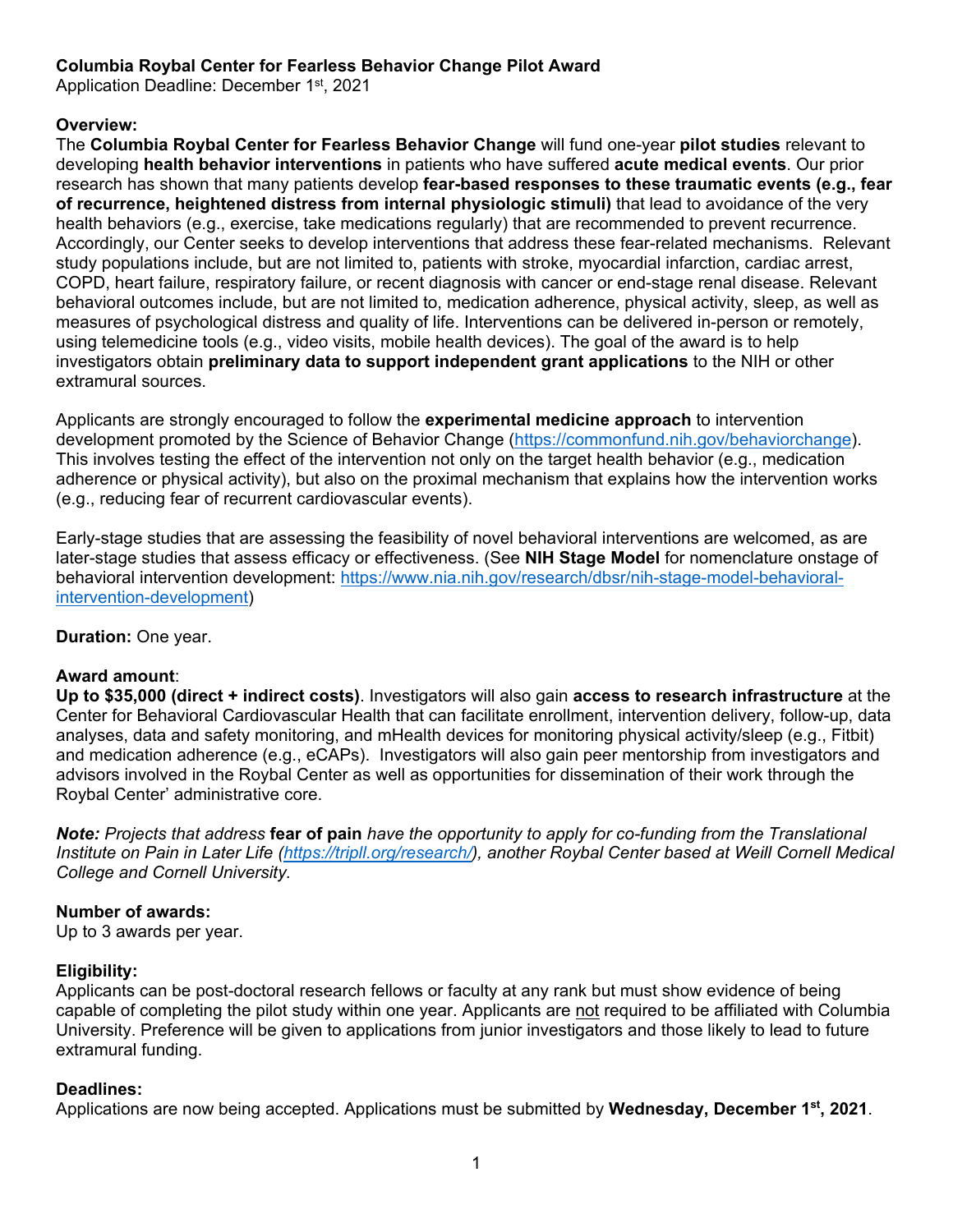#### **Pilot Selection:**

Pilot projects will be notified of the outcome of their application by **Tuesday, January 4th, 2022**. Pilot projects that are not selected will be given feedback and may resubmit their application the following year. Selected projects are expected to receive a notice of award in **July 2022**, pending NIA and IRB approval.

#### **Review Process:**

Reviewers will score proposals from 1-9 for Overall Impact, broadly mirroring the NIH approach to grant review. Reviewers will judge each application on the basis scientific merit, innovation, significance, applicant and multidisciplinary team, feasibility of using the pilot study data to submit a grant for external funding or publication, and alignment with goals, priorities and directions of the Columbia Roybal Center for Fearless Behavior Change. Early-stage investigator status will be considered and viewed favorably in funding decisions.

Two independent reviews will be obtained for each proposal. A "study section" will be convened in December 2021 at which the top ranked proposals will be discussed. A minimum of 2 proposals will be selected for funding in the upcoming year.

For any questions about the scientific content, please contact: Dr. Ian Kronish, Director, Columbia Roybal Center, [ik2293@columbia.edu](mailto:ik2293@columbia.edu) (212) 342-1335.

For any questions about the application process and format, please contact: Darlene Straussman, [ds3900@cumc.columbia.edu](mailto:ds3900@cumc.columbia.edu) (212) 342-4493.

To learn more about the NIA's Roybal Center Initiative, please visit: [https://www.nia.nih.gov/research/dbsr/edward-r-roybal-centers-translational-research-behavioral-and-social](https://www.nia.nih.gov/research/dbsr/edward-r-roybal-centers-translational-research-behavioral-and-social-sciences-aging)[sciences-aging](https://www.nia.nih.gov/research/dbsr/edward-r-roybal-centers-translational-research-behavioral-and-social-sciences-aging)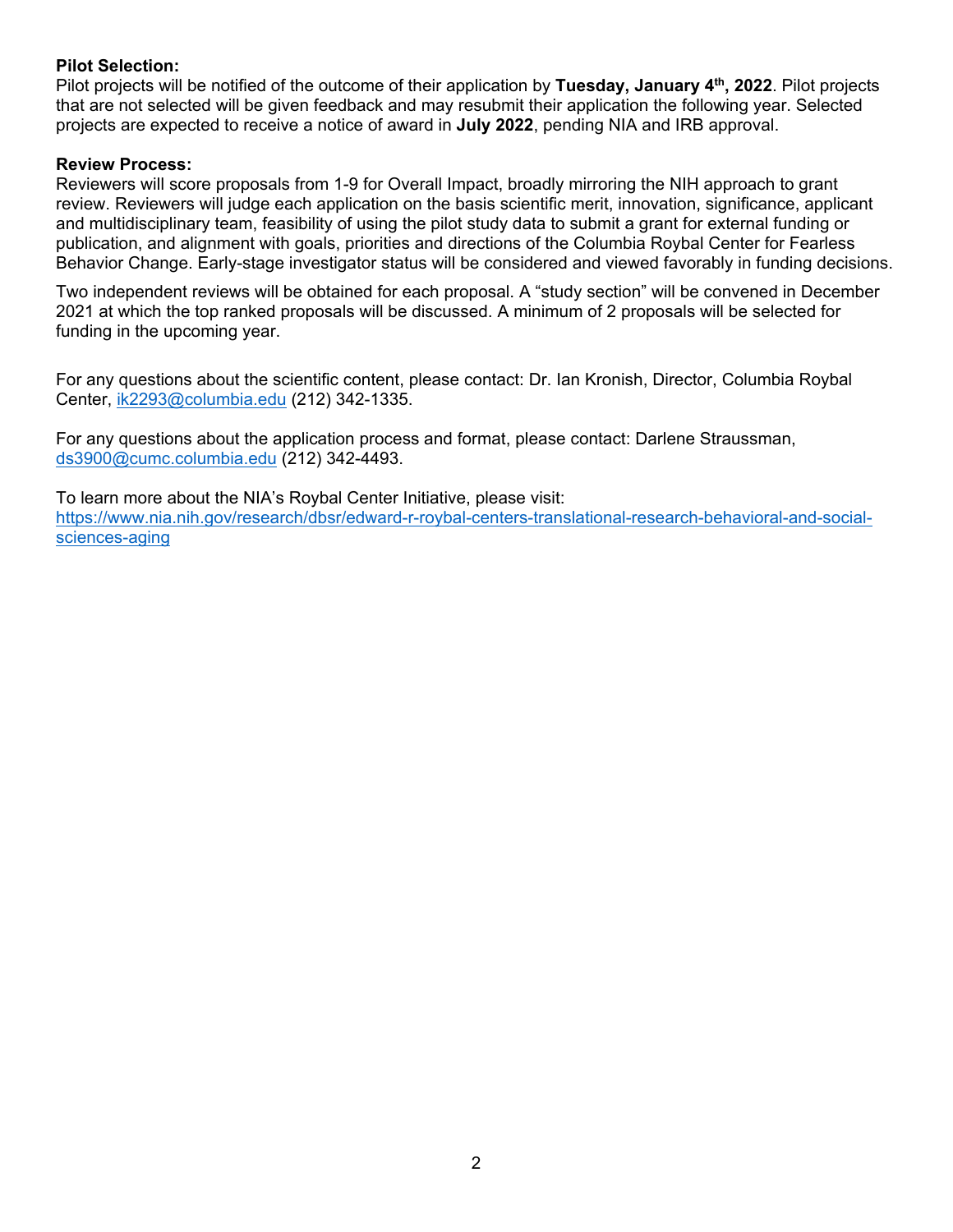## **Application Instructions:**

The Columbia Roybal Center of Fearless Behavior Change will accept and consider all applications; however, early investigators will receive special consideration. Pilot projects will receive up to \$35,000 for a one-year duration, inclusive of direct and indirect costs. Affiliation with Columbia University is not required to apply. Prior successful applications are available upon request.

# **Pilot Application Template**

Please provide us with the following information:

- 1. **Title Page** (1 page)
	- a. Provide the pilot study title
	- b. Provide contact information, including name, academic credentials, role on the proposal, address, email, and phone number, for the Principal Investigator and any co-investigators, collaborators and/or consultants
	- c. State the Stage of Intervention Development (Stage 0 to Stage V) according to NIH Stage Model of Behavioral Intervention Development [https://www.nia.nih.gov/research/dbsr/nih-stage](https://www.nia.nih.gov/research/dbsr/nih-stage-model-behavioral-intervention-development)[model-behavioral-intervention-development\)](https://www.nia.nih.gov/research/dbsr/nih-stage-model-behavioral-intervention-development)
	- d. State the target patient population (e.g., survivors of acute myocardial infarction)
	- e. State the target behavioral mechanism (e.g., fear of recurrent heart attack)
	- f. State the targeted health behavior(s) (e.g., cardiac medication adherence)
	- g. Provide a brief synopsis of the proposal (250 words or less)

## 2. **Specific Aims & Research Design** (3 pages maximum)

This section should not exceed three (3) single-spaced, typed pages (provide at least one-half inch margins ( $\frac{1}{2}$ ") - top, bottom, left, and right - for all pages; 11 or 12 point font required; excluding references. It should include:

- a. Description of the public health problem that the intervention will address (.5 page)
- b. Rationale for the intervention to be tested. The rationale should include a brief review of the evidence in support of the behavioral mechanism that the intervention is designed to target. (1 page)
- c. Description of the study design including eligibility, recruitment, consent, randomization (if applicable), description of intervention and control (if applicable), and key measures. The description of the study design should include an explanation for the stage of intervention development (1 page)
- d. Long-term goals, including plans for future publication and funding (.5 page)

# 3. **Statistical Design and Power** (2 pages)

- a. State the statistical hypotheses of the proposal. If the study is a feasibility pilot, then hypotheses should be relevant to feasibility outcomes (e.g., feasibility of recruitment and retention, fidelity to study protocol)
- b. State the primary and secondary outcomes
- c. Describe the analysis plans for the primary and secondary endpoints as well as any exploratory or descriptive analyses, including whether there will be any interim analyses or subgroup analyses
- d. Describe the rationale for the targeted sample size and power estimates. Of note, pilot and feasibility studies are not expected to be powered to test the efficacy of behavioral interventions.
- 4. **References** (No page limit)